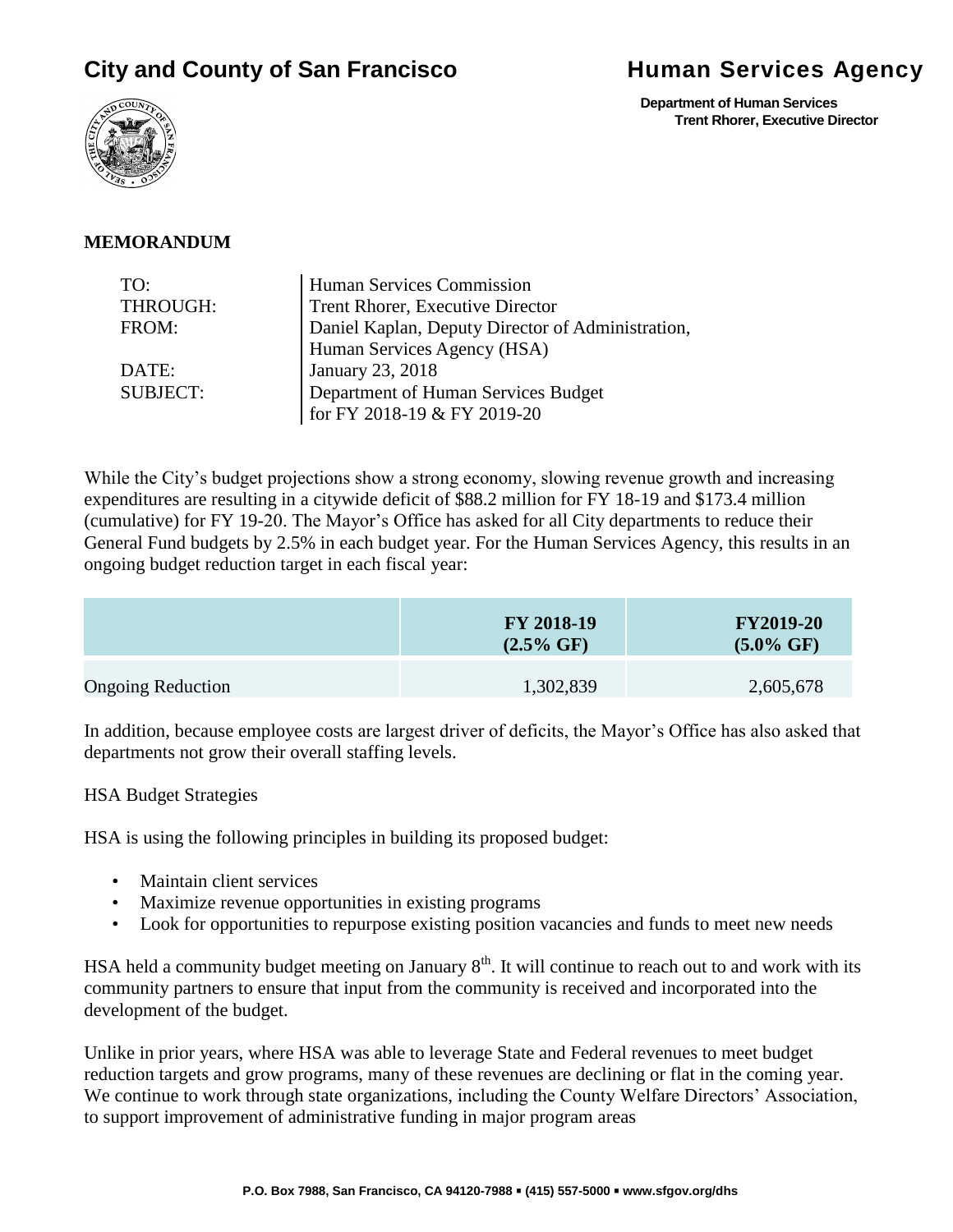## **Program Highlights and Initiatives**

## **Planning for the End of ABAWDs Exemption in CalFresh**

CalFresh clients who are working-age (18 to 49), able-bodied adults without dependents (known as ABAWDs) are required to work or participate in other work-like activities in order maintain benefits. Due to high unemployment levels, California has been under a waiver from this requirement for many years. Beginning September 1, 2018, the waiver will end for San Francisco and ABAWDs who do not meet the requirements will only be eligible for three months of benefits in three years unless exempt. Over 11,000 of San Francisco's CalFresh clients are ABAWDs, and the County must develop capacity to evaluate and track those who are exempt (common exemption criteria include disability, homelessness, school attendance, or pregnancy) or are working and meet CalFresh requirements. An estimated 4,200 of San Francisco's ABAWDs clients will be at risk of losing benefits because they are neither exempt nor meeting the work requirements.

Our Workforce Development Division is working to develop workfare, jobs and training opportunities for ABAWDs clients so that they can maintain aid or successfully transition to a stable, paid job. We are currently examining the existing capacity of our programs to serve this new population and to formulate plans for a response in the FY 18-19 budget. In addition, implementation of the policy in FY 18-19 will require eligibility workers to screen for exemptions, track the work participation of non-exempt ABAWDs, and communicate more frequently with non-exempt clients. SF Benefits Net is planning for this workload as a part of its FY 18-19 budget development.

#### **SF Benefits Net — Medi-Cal & CalFresh**

The SF Benefits Net team continues to focus on using training, technology, quality assurance and workflow redesign to improve the customer service experience, increase processing efficiency, and reduce errors in benefits determination. Alongside these operational efforts, HSA has also continued targeted outreach to underserved neighborhoods and populations, including seniors and homeless adults.

HSA has also developed a plan to reorganize the management structure of SF Benefits Net (SFBN), which will be part of its FY18-19 budget proposal. The Medi-Cal and CalFresh programs were integrated under the umbrella of SFBN in 2013, but have maintained both a Medi-Cal Program Director and a CalFresh Program Director (both 0932 Managers) since that time. With the retirement of our long-time CalFresh Program Director in fall 2017, we propose to create a single, SFBN Program Director role (sub 1-0932 Manager IV position to 1-0941 Manager VI). HSA also plans to establish building managers at SFBN's 1235 Mission and 1440 Harrison sites which will report to the Program Director (2-0931 Manager IIIs, one from 1-0932 Manager IV and one from 1-0923 Manager II). This will unify the management team and allow it to continue to push forward on efforts to integrate the culture and practice of the two programs.

#### **CalWORKs, Workforce Development and Project 500**

As it prepares for the institution of work requirements for CalFresh ABAWDs, HSA is restructuring the Workforce Development Division and reallocating existing resources in order to expand and streamline the delivery of employment services to the single adult population.

In 2018, the CalWORKs program will implement "CalWORKs 2.0," a statewide strategic initiative to improve outcomes for low-income families by shifting from a compliance-oriented to a goal-achievement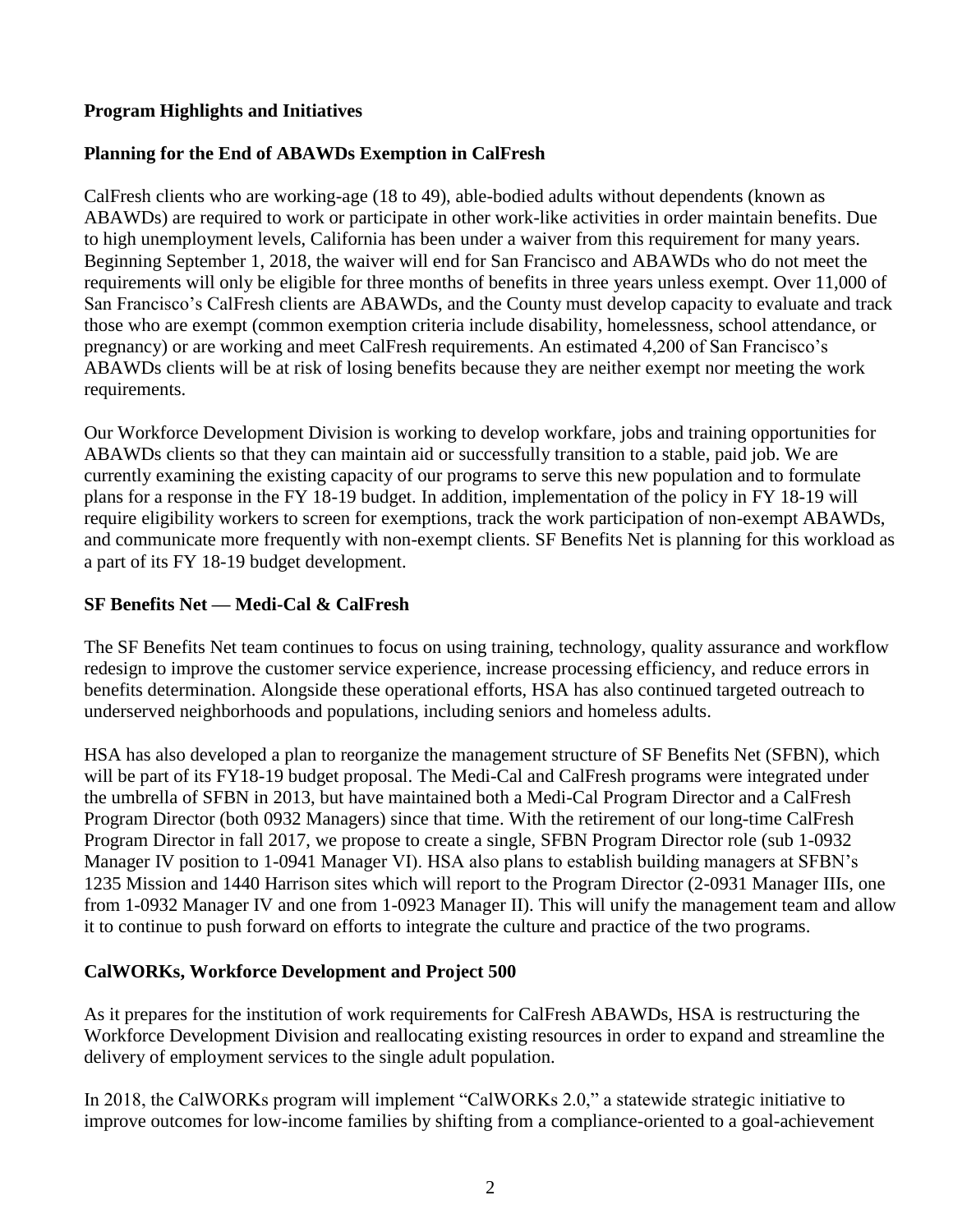oriented service delivery model. HSA also continues to grow and refine Project 500, a two-generation initiative that seeks to break the cycle of intergenerational poverty by weaving together several evidencedbased and promising practices, including nurse home visiting, quality early care and education, subsidized employment and coaching to achieve personal goals.

The CalWORKs Housing Support Program (HSP) will continue operating at full capacity and in 2018 the program model will be revisited in order to align to the new citywide coordinated entry system for family homeless services. HSA is also partnering with the state and other Bay Area counties to explore regional approaches to HSP service delivery that will help participants access and maintain housing and services more easily as they move across counties.

# **CAAP**

Having implemented major reforms to the CAAP Program in FY 2016-17, CAAP is now focused on its use of training, technology, quality assurance and workflow redesign to improve its customer service and efficiency. It also has several initiatives in progress to improve and expand services to CAAP, especially those dealing with homelessness, disability and substance abuse.

The 2017-18 California State Budget appropriated funds over a three year period, from July 1, 2017 through June 30, 2020 for a new Housing and Disability Advocacy Program (HDAP). HDAP will assist disabled individuals who are experiencing homelessness to apply for disability benefit programs while also providing housing assistance. The program requires that counties offer outreach, case management, advocacy, and housing assistance to all program participants. HSA is partnering with the Department of Homelessness & Supportive Housing (DHSH) to implement the program, building on CAAP's existing SSI Advocacy Program by enhancing the housing resources available to homeless clients. HSA has applied for and received confirmation of \$2.1 M in funds for the program, to be spent starting in the spring of 2018. Further funding may be available depending on other counties' levels of participation.

HSA is also in the process of hiring a project-based homeless benefits linkages manager (0923 Manager II) to oversee HDAP and to work across departments and service delivery systems to help homeless people access and maintain public benefits, including HSA administered programs such as CAAP, Medi-Cal and CalFresh, as well as state and federal disability benefits. This role will be partly funded by the new HDAP funding and by Whole Person Care funds from the Department of Public Health.

As a result of the expansion of Medi-Cal to single adults under the Affordable Care Act, CAAP now has new opportunities to coordinate benefits and services for its population. HSA is now working on a drug Medi-Cal pilot that will leverage state funding to offer onsite substance abuse treatment services to CAAP clients.

# **Family & Children's Services (FCS)**

FCS plans to continue the implementation of Continuum of Care Reform (AB 403), the most significant child welfare reform of the past decade focusing on increased reliance on family-based care settings (rather than congregate care). Efforts will focus on additional recruitment for foster families/homes and streamlining of licensing process for all caregivers, transitioning group homes to Short Term Residential Treatment Programs (STRTP), and full implementation of child and family teams.

FCS also proposes to continue to expand services and infrastructure to support Title IV-E Waiver activities, including expanded support for implementation of statewide strategies on child welfare practice, including